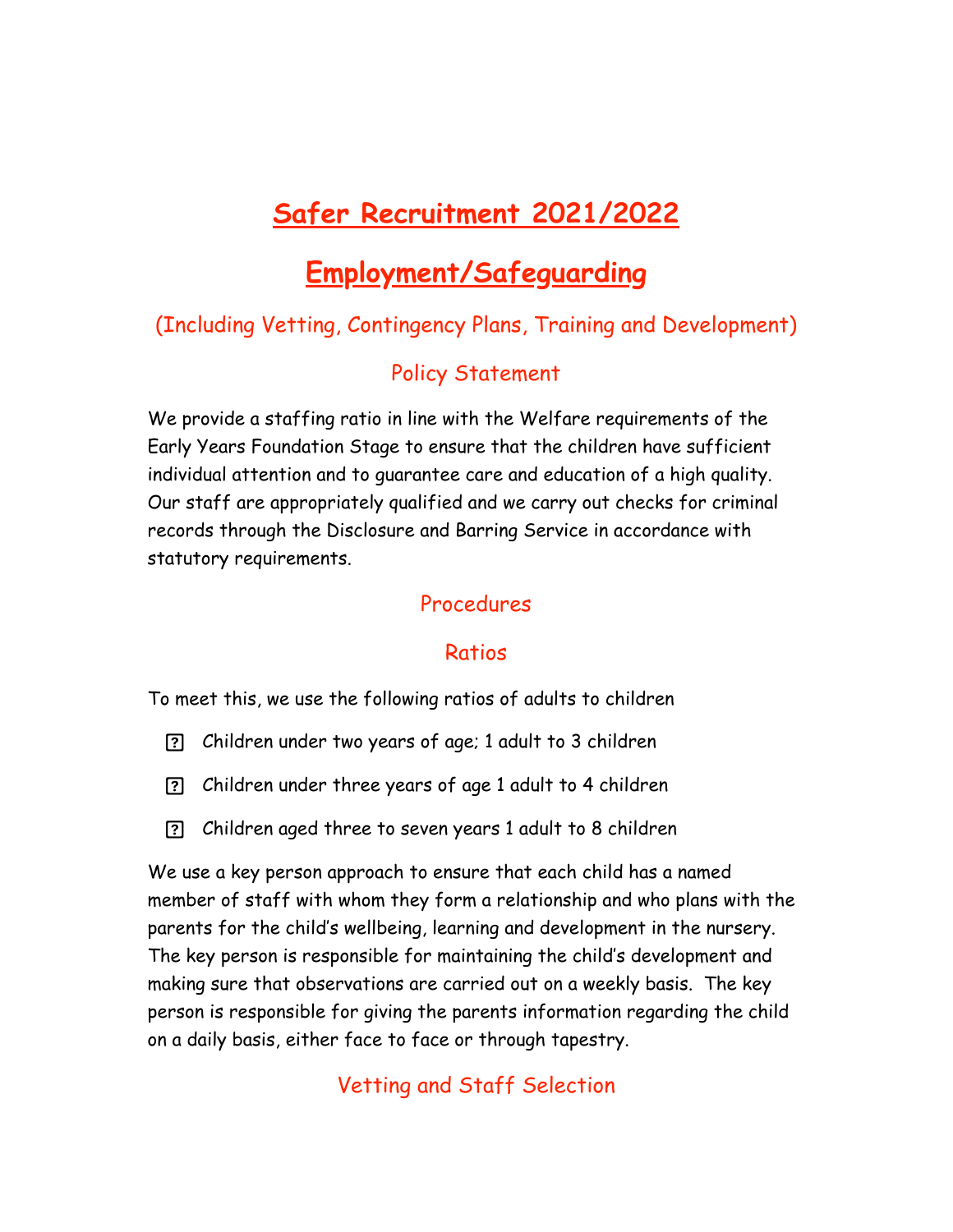- We work towards offering equality of opportunity by using nondiscriminatory procedures for staff recruitment and selection.
- All staff have job descriptions which set out their staff roles and responsibilities
- We welcome applications from all selections of the community. Applicants will be considered on the basis of their suitability for the post, regardless of marital status, age, gender, culture, religious belief, ethnic origin, or sexual orientation. Applicants will not be placed at a disadvantage by imposing our conditions that are not justifiable.
- We obtain references and enhanced criminal records checks through the disclosure and barring service for staff who have access to the children
- We keep all records of DBS checks, including the date, and the number of the check. The original copy is given back to the employee.
- We follow the guidance of Gill, who has completed the course "Keeping Children Safe in Education: Safer Recruitment, and successfully passed.

#### Features of our Safer Recruitment Process

- At Ladybirds Nursery we set aside for planning and structuring the process.
- We have clear job roles and specifications, setting down the boundaries and expectations of the role, including a statement of responsibility and requirements for Safeguarding.
- We include a clear statement about Safeguarding in our job advertisement.
- We use application forms.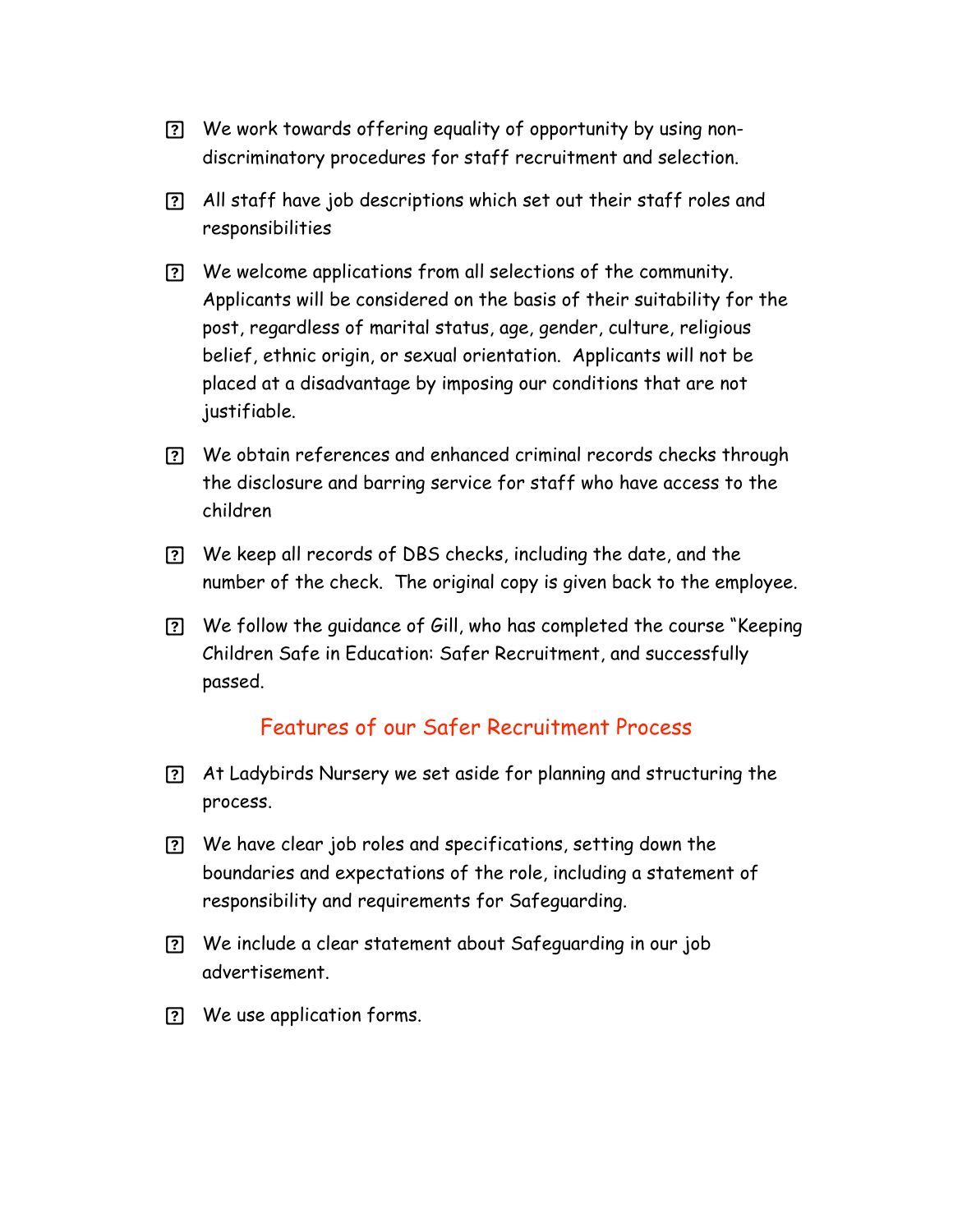## Job Descriptions

- We clearly state the main duties of the post
- The extent of contact and responsibility is set out in the advertisement

## Person Specification

- The essentials and desirable qualification and experience
- Other requirements needed to perform the role in relation to working with children

## Application Forms

We use our application form to obtain information about the potential new employee. It obtains:

- The current names and address
- Any Former names
- National Insurance Number
- Date of Birth
- Academic and vocational qualifications
- A full history in chronological order since leaving school, with explanations for periods of absence of employment
- Details of referees
- A statement of the skills they have and the reason why they wish to be chosen for the position
- Information about any conviction, including spent convictions, warnings or reprimands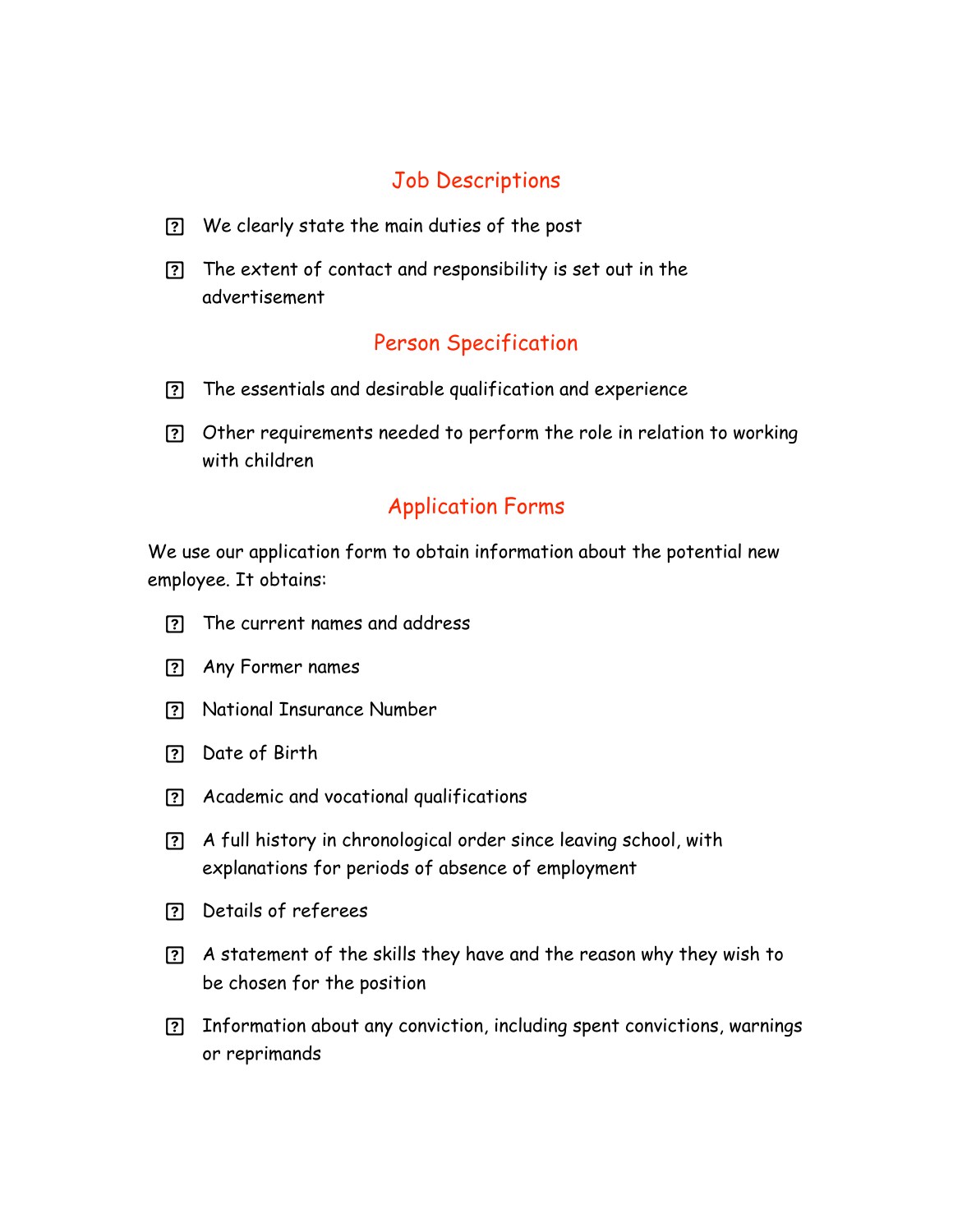A statement to say an enhanced DBS disclosure will be carried out

## Information Packs

- Information packs are given to the successful candidate which sets out our work ethics and what is expected of them.
- New staff receive a job description

#### Obtaining References

The purpose of seeking references is to obtain objective and factual information to support appointment decisions.

- We will seek a reference form the last employer wherever possible. This may not always be the case with apprentices who have just left school and not had a previous employer.
- Wherever possible, we will obtain references before the interview, asking specific questions regarding suitability of working with children, and if the person has ever been the subject of an allegation about their behaviour towards working with children., or any disciplinary action

#### Interviewing Process

- (We understand that as a result of the Equality Act 2010 it is no longer appropriate to ask referees for information relating to absence or sickness records until after the preferred candidate has been selected unless the post has an exception)
- We have a face to face interview with any potential employees and ask the candidates to spend some time in the room before making any decisions. (supervised at all times)
- We ask a selection of questions including knowledge of EYFS and Safeguarding, we probe further into the candidate character getting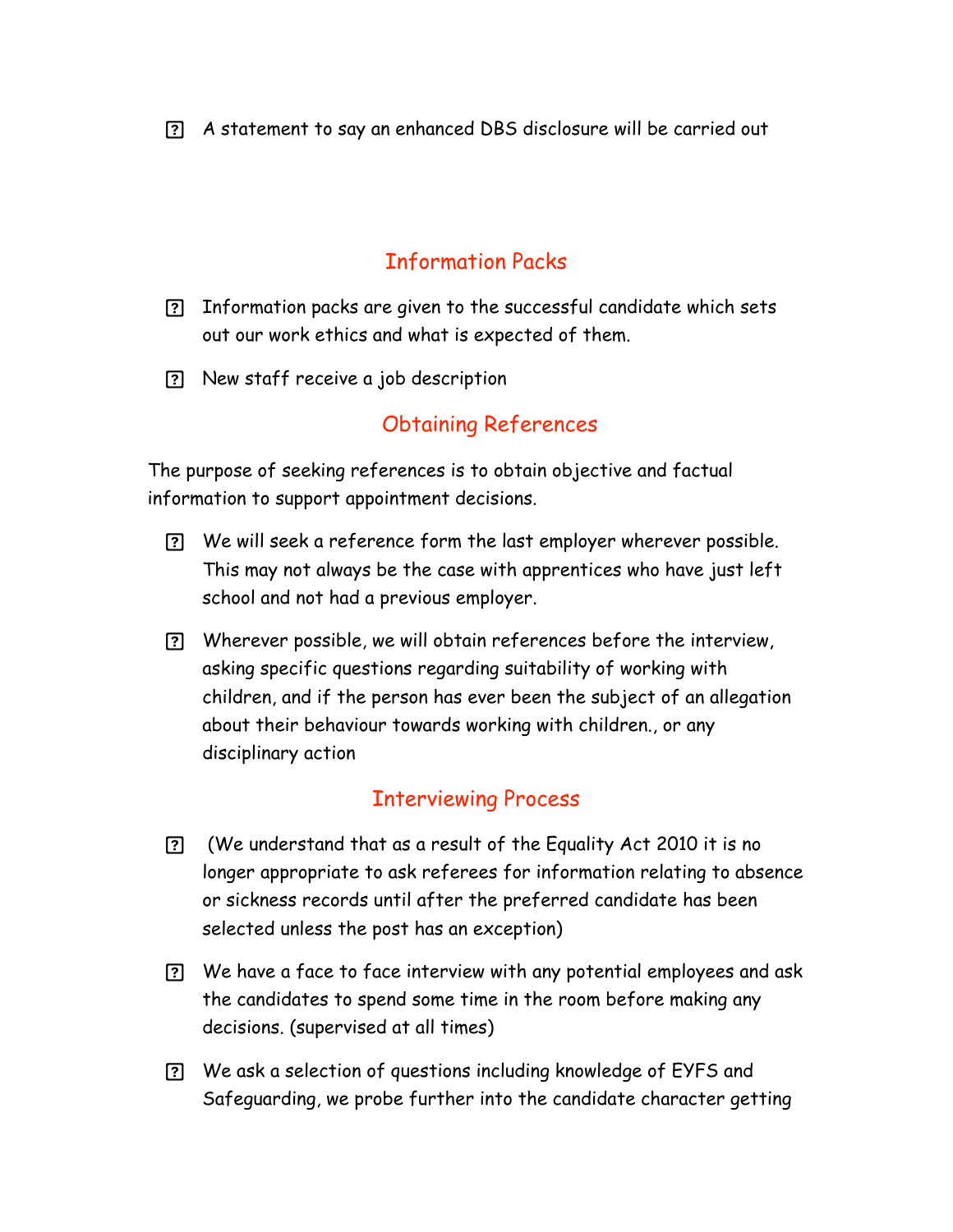an understanding of their motivations, attitudes and behaviours.

- We seek information about any criminal history and use it appropriately.
- We ensure that there are two people present in the recruitment process, one of which will be Gill, who has passed the Safer Recruitment Course.
- The same process is followed in relation to the employment of the nursery chef. Relevant questions will be asked.
- Notes are taken during this process and recorded on the application form.

#### Disclosure and Barring Service

We ensure through the application form that we are entitled, and that the applicant understands that an enhanced check will be carried out.

We check the status when the check is complete then keep a record of the information on out single central record point.

Any re-checks will be considered if there are any grounds for concern about a person's suitability to work with children

## Staff Records

In relation to each member of staff the records we hold for them include:

- References
- Application Forms
- Evidence of qualifications
- Supervision records
- Any Reprimands, warnings or disciplinaries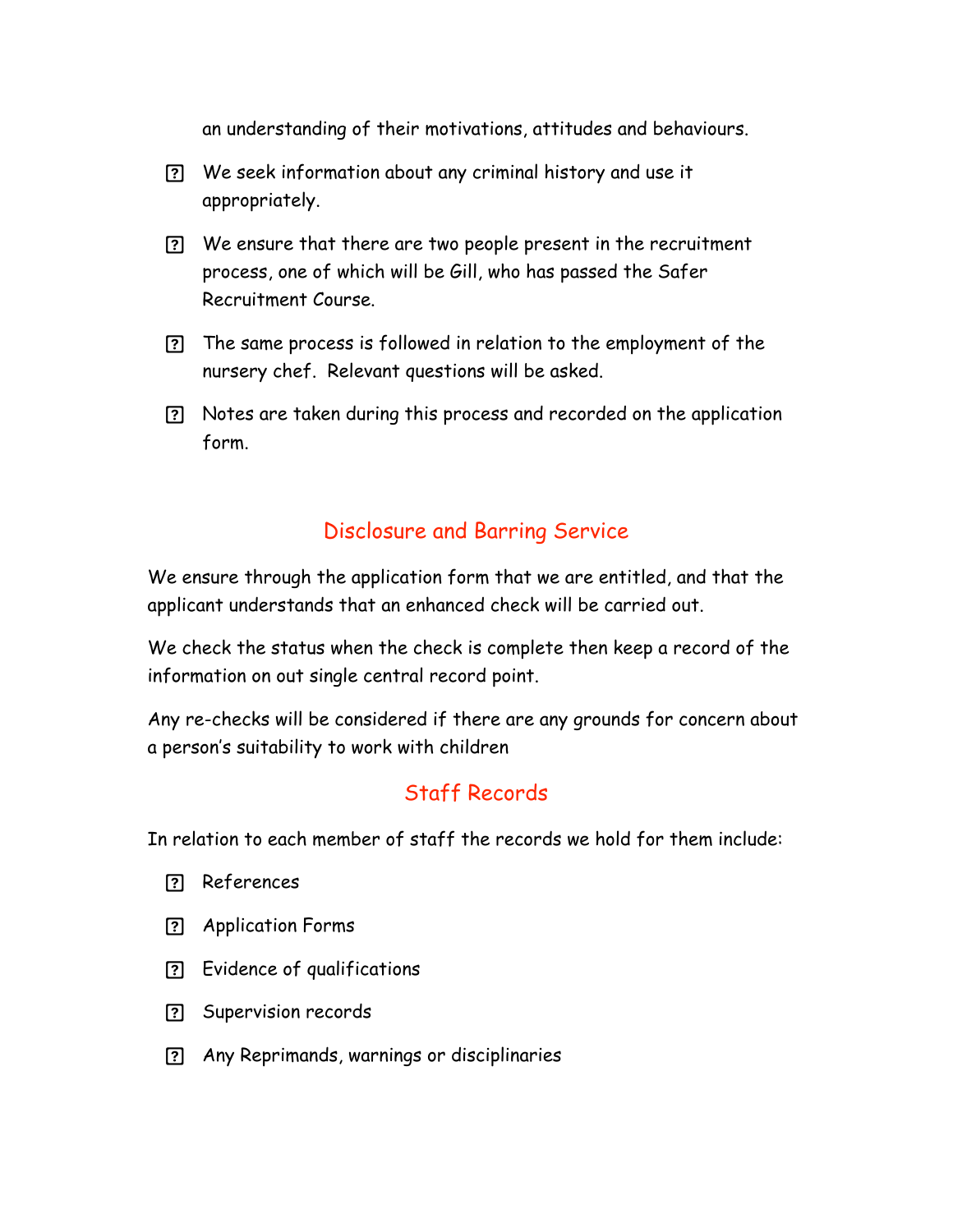- Identification
- Staff Suitability records
- Induction records
- Assessment (In house)
- Action plans

## Temporary Staff

Should we require short term temporary staff, we obtain written assurance that the staff they are supplying are suitable for post they are covering. This includes assurance that they have a DBS check. These staff complete our staff suitability form on commencement of their post

## Changes to Staff

We inform Ofsted of any changes in the person responsible for our nursery.

#### Training and Staff Development

- Our nursery manager holds the NNEB certificate and level 4. Zoe hold the NVQ level 3 in Childcare Our deputy Manager Michelle holds a Diploma in Childcare level 4 and 5.
- We have a good ratio of qualified staff, and also take on students working towards level 2 and 3.
- We provide the opportunity for all staff to go on regular training depending on their individual needs. We train through Bolton's Early Years programme and multi-agency training organisation. (At present courses and training is still via zoom meetings)
- We also have the opportunity for in house training and have external agencies that come for specific training needs.
- We provide staff inductions within the first weeks of employment. This induction includes our Health and Safety policies, and Safeguarding Children, and our Child Protection Policy.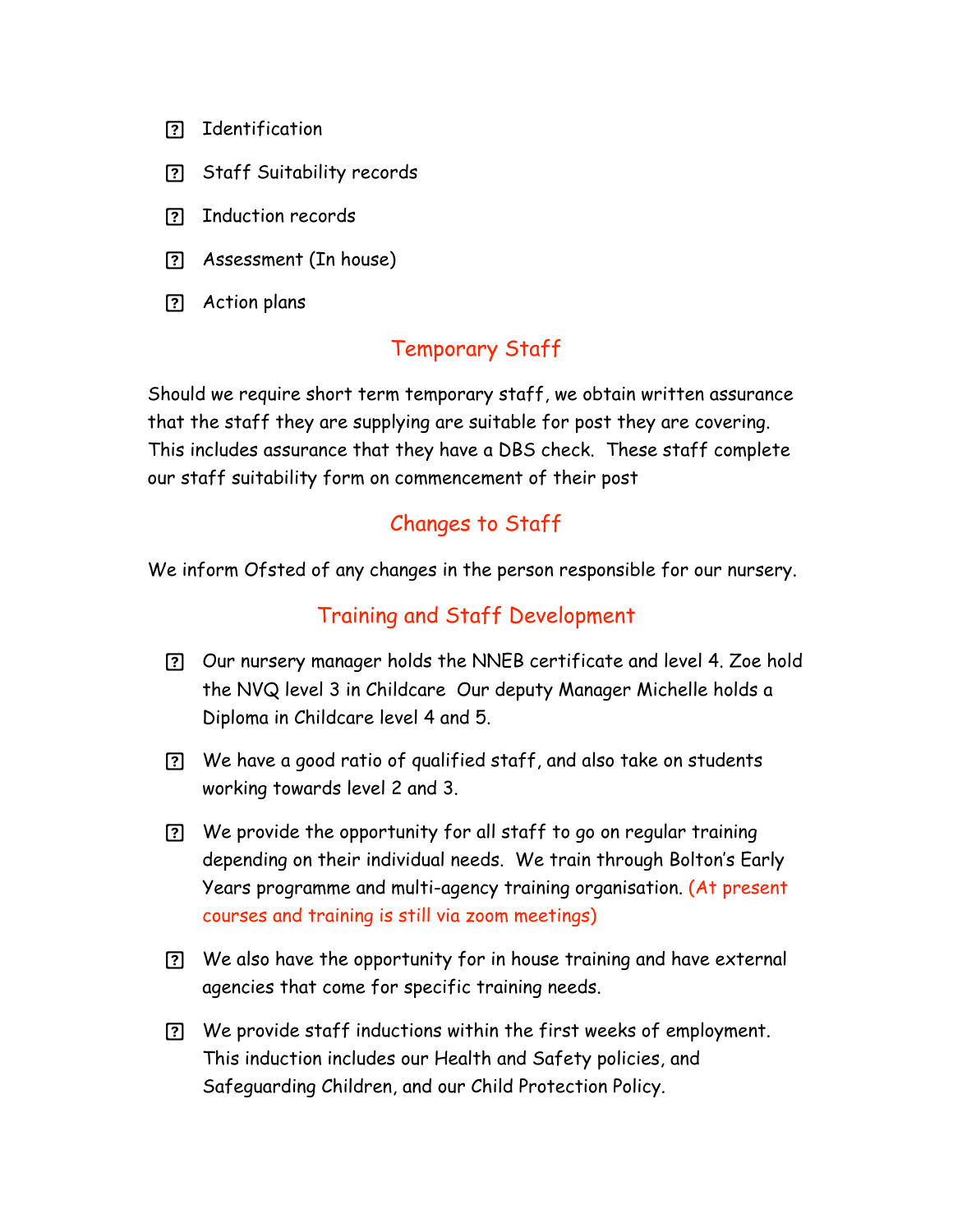- We support the work that the staff do by holding regular meetings, supervisions and appraisals
- The staff fill in a holiday request form for any annual holidays they wish to take, giving the management notice, in order to arrange sufficient cover so that ratios are not compromised.
- Staff holidays are under review at this time.
- Staff are given a period of 2 years to take any holidays accrued and not used during 2020.
- Discussions will take place with individual staff members regarding taking their holidays they are entitled to in 2020.
- Where staff are unwell and take sick leave, we organise cover to ensure ratios are maintained. This could mean moving some staff where one room is over their ratio to another room.
- Where staff are either unwell, or having to self-isolate due to coronavirus symptoms, we will deploy staff accordingly. This may affect key workers; this has been addressed in the key worker policy.
- Self-isolating due to the Omicron Variant is now the law, and staff who are contacted by track and trace must abide by the rules.
- Any staff member who is told to self-isolate will not be allowed back into nursery until the isolation period is up.
- We have contingency plans to cover absences where many staff are absent at one time.
- We have had to make the uncertain decision as to if staff are absent at the same time, then nursery may have to close for a short period of time. Ofsted and Early Years will be notified.
- The Manager and Deputy are supernumerary, where necessary the manager and deputy will step in the ensure ratios are maintained in the event of staff sickness or holidays.
- We ensure the nursery chef holds the relevant qualifications and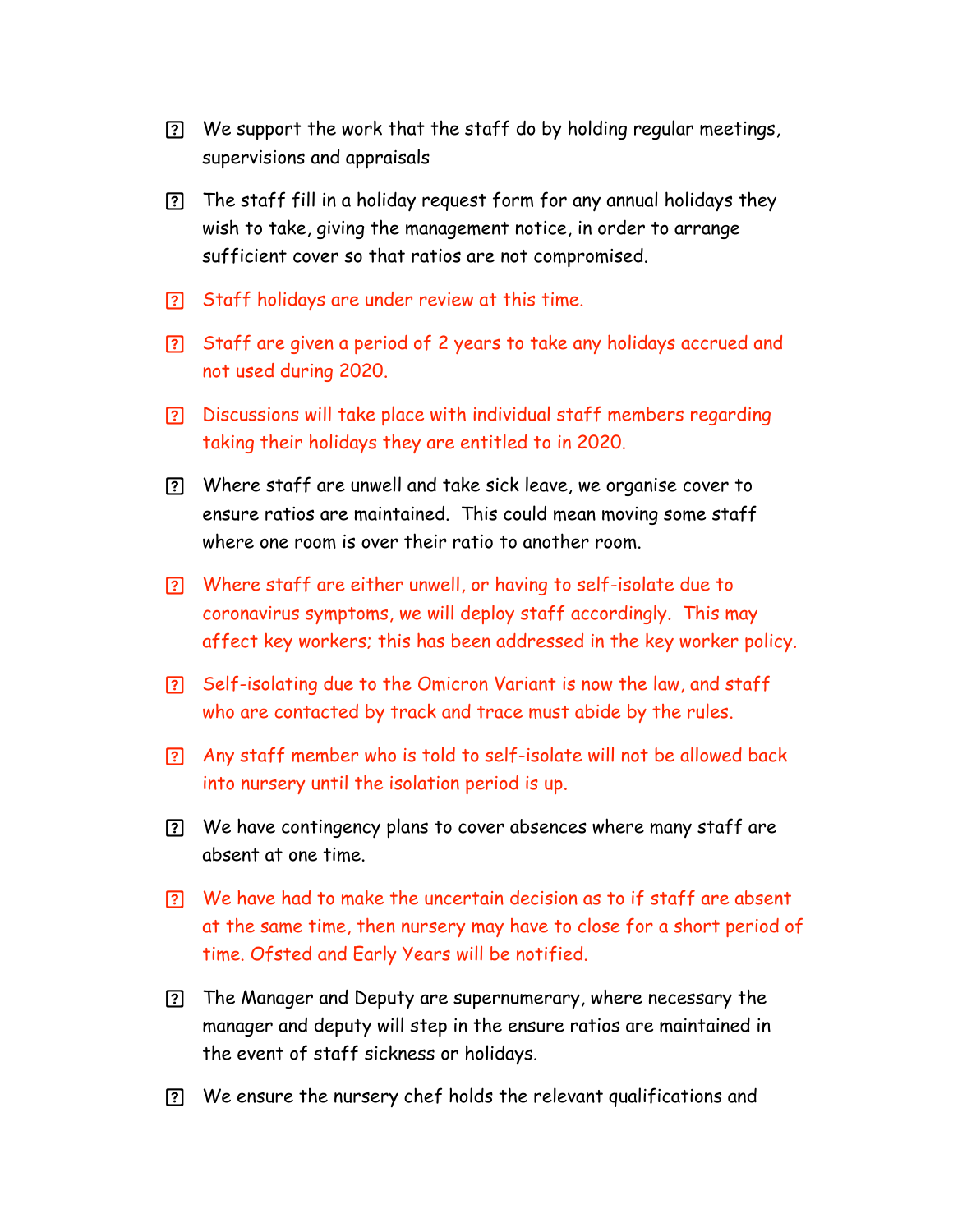updates her knowledge regularly.

 Should the chef need to take leave or self-isolate, the manager and the deputy on duty have the Health and Safety qualification to step in and ensure that nutritious food is still made and served to the children.

Issue Date January 2016

Date to be reviewed January 2017

Date reviewed May 2017

Reviewed and Updated May 2018

Date to be Reviewed May 2019

Date reviewed April 2019

Date to be reviewed April 2020

Date Reviewed June 2020 (including Covid-19 information)

Date to be Reviewed August 2020

Date Reviewed November 2020 (Italics November update)

Date to be Reviewed January 2021

Date Reviewed September 2021 (Covid information amended)

Date to be Reviewed September 2022

Date Reviewed December 2021

Date Reviewed December 2022

Date Reviewed